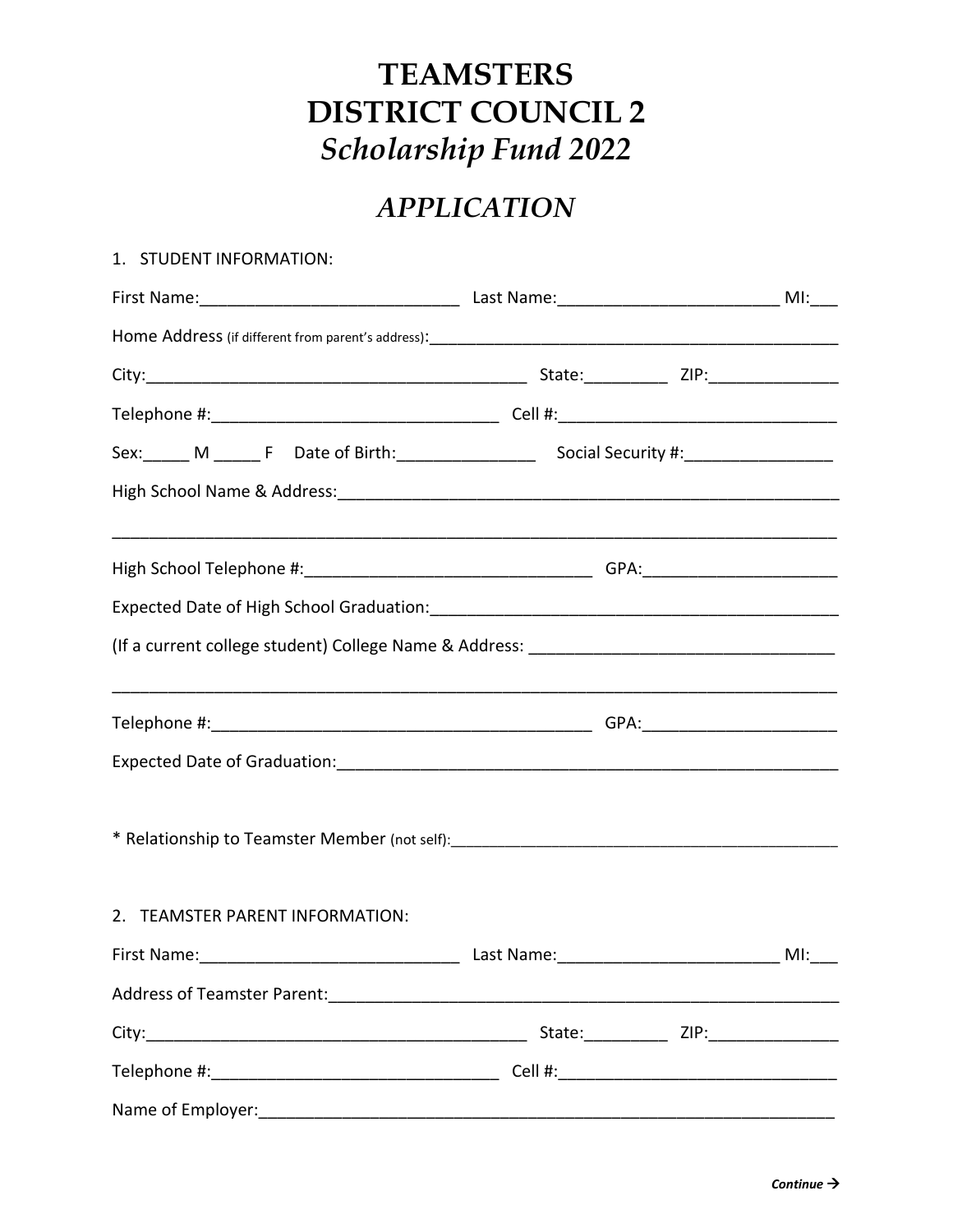| Occupation: and the control of the control of the control of the control of the control of the control of the control of the control of the control of the control of the control of the control of the control of the control |  |  |
|--------------------------------------------------------------------------------------------------------------------------------------------------------------------------------------------------------------------------------|--|--|
|                                                                                                                                                                                                                                |  |  |
| 3. NAME OF ACCREDITED COLLEGE(S) APPLIED TO OR PLAN TO ATTEND:                                                                                                                                                                 |  |  |

| <b>NAME</b>              | CITY/STATE |
|--------------------------|------------|
|                          |            |
|                          |            |
| <b>NAME</b>              | CITY/STATE |
|                          |            |
|                          |            |
| <b>NAME</b>              | CITY/STATE |
|                          |            |
| Major or Field of Study: |            |
|                          |            |

**SCHOOL EXTRA-CURRICULAR ACTIVITIES:** Please list school extra-curricular activities in which you have participated, beginning in high school (and recent, if current college student). Note leadership roles and dates.

\_\_\_\_\_\_\_\_\_\_\_\_\_\_\_\_\_\_\_\_\_\_\_\_\_\_\_\_\_\_\_\_\_\_\_\_\_\_\_\_\_\_\_\_\_\_\_\_\_\_\_\_\_\_\_\_\_\_\_\_\_\_\_\_\_\_\_\_\_\_\_\_\_\_\_\_\_\_

\_\_\_\_\_\_\_\_\_\_\_\_\_\_\_\_\_\_\_\_\_\_\_\_\_\_\_\_\_\_\_\_\_\_\_\_\_\_\_\_\_\_\_\_\_\_\_\_\_\_\_\_\_\_\_\_\_\_\_\_\_\_\_\_\_\_\_\_\_\_\_\_\_\_\_\_\_\_

\_\_\_\_\_\_\_\_\_\_\_\_\_\_\_\_\_\_\_\_\_\_\_\_\_\_\_\_\_\_\_\_\_\_\_\_\_\_\_\_\_\_\_\_\_\_\_\_\_\_\_\_\_\_\_\_\_\_\_\_\_\_\_\_\_\_\_\_\_\_\_\_\_\_\_\_\_\_

\_\_\_\_\_\_\_\_\_\_\_\_\_\_\_\_\_\_\_\_\_\_\_\_\_\_\_\_\_\_\_\_\_\_\_\_\_\_\_\_\_\_\_\_\_\_\_\_\_\_\_\_\_\_\_\_\_\_\_\_\_\_\_\_\_\_\_\_\_\_\_\_\_\_\_\_\_\_

**COMMUNITY SERVICE/VOLUNTEER ACTIVITIES:** Please list community service or volunteer activities that you have been active in, beginning in high school (and recent, if current college student). Note leadership roles and dates.

\_\_\_\_\_\_\_\_\_\_\_\_\_\_\_\_\_\_\_\_\_\_\_\_\_\_\_\_\_\_\_\_\_\_\_\_\_\_\_\_\_\_\_\_\_\_\_\_\_\_\_\_\_\_\_\_\_\_\_\_\_\_\_\_\_\_\_\_\_\_\_\_\_\_\_\_\_\_

\_\_\_\_\_\_\_\_\_\_\_\_\_\_\_\_\_\_\_\_\_\_\_\_\_\_\_\_\_\_\_\_\_\_\_\_\_\_\_\_\_\_\_\_\_\_\_\_\_\_\_\_\_\_\_\_\_\_\_\_\_\_\_\_\_\_\_\_\_\_\_\_\_\_\_\_\_\_

\_\_\_\_\_\_\_\_\_\_\_\_\_\_\_\_\_\_\_\_\_\_\_\_\_\_\_\_\_\_\_\_\_\_\_\_\_\_\_\_\_\_\_\_\_\_\_\_\_\_\_\_\_\_\_\_\_\_\_\_\_\_\_\_\_\_\_\_\_\_\_\_\_\_\_\_\_\_

\_\_\_\_\_\_\_\_\_\_\_\_\_\_\_\_\_\_\_\_\_\_\_\_\_\_\_\_\_\_\_\_\_\_\_\_\_\_\_\_\_\_\_\_\_\_\_\_\_\_\_\_\_\_\_\_\_\_\_\_\_\_\_\_\_\_\_\_\_\_\_\_\_\_\_\_\_\_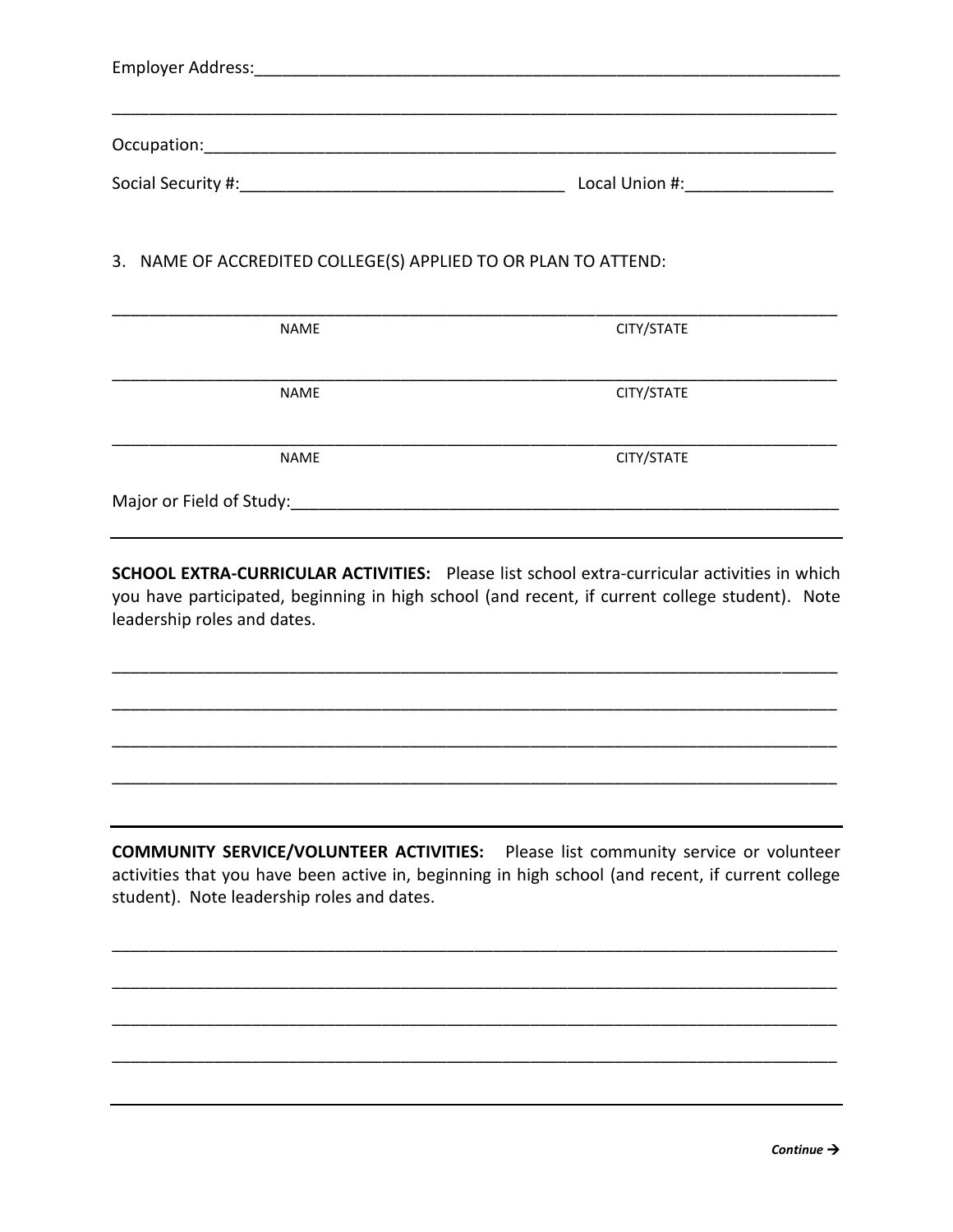HONORS, ACHIEVEMENTS AND DISTICTIONS: Please list any honors, achievements and distinctions you have received, beginning in high school (and recent, if current college student). Note leadership roles and dates.

## **SHORT ESSAY QUESTIONS:**

What is your greatest accomplishment in high school and/or college, if current college student?

What does the Teamsters Union mean to you?

Please provide any additional information that you believe would be helpful to the Scholarship Committee in assessing your personal or financial need?